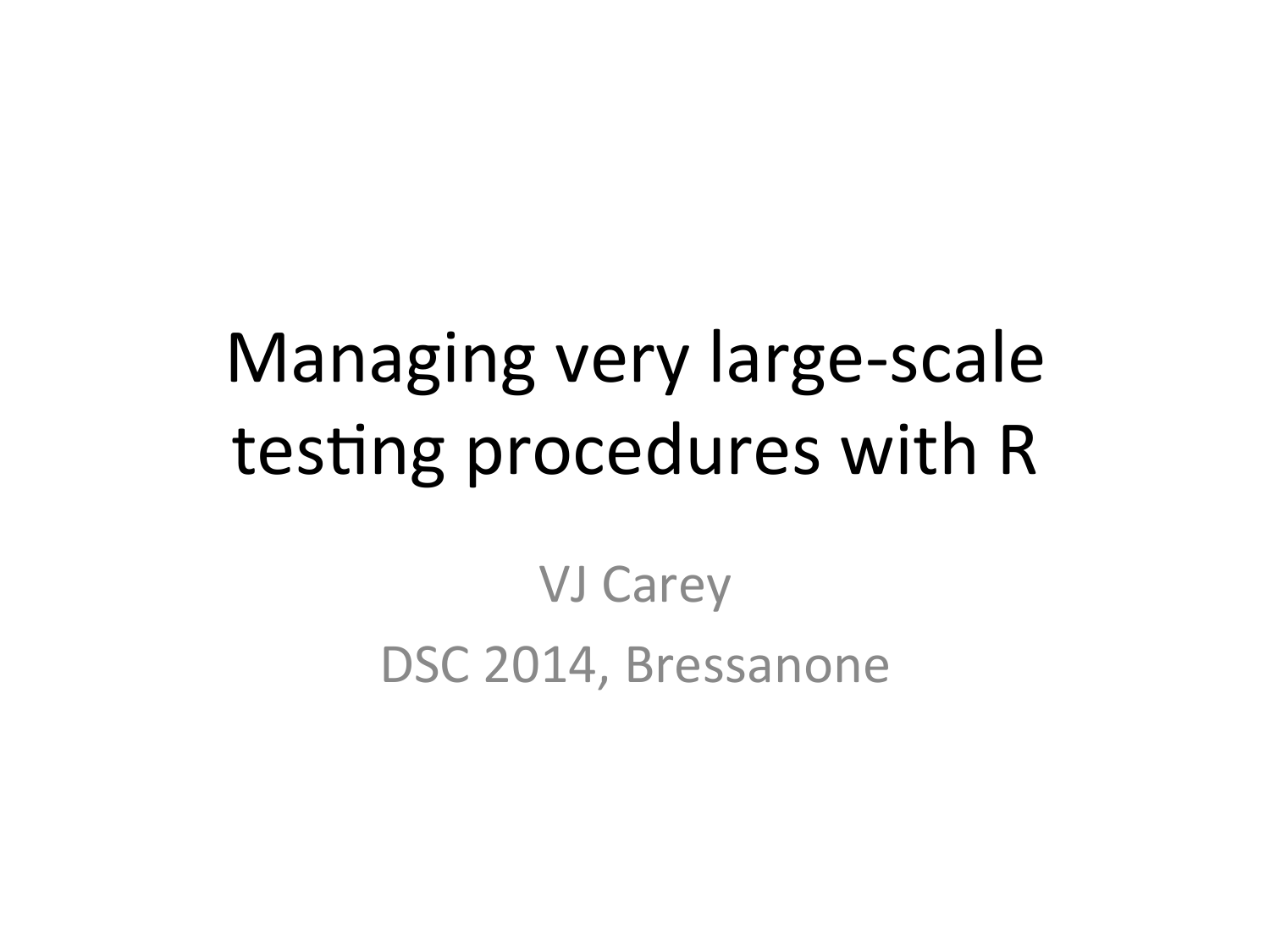# Task: genetics of gene expression

- 10<sup>6</sup> features x  $10^9$  variants
- Assay technologies allow consideration of associations that are
	- Tissue-specific
	- Condition-specific
- Slightly different from familiar "big data" problem: problem is not ingestion, but egestion and archiving for further use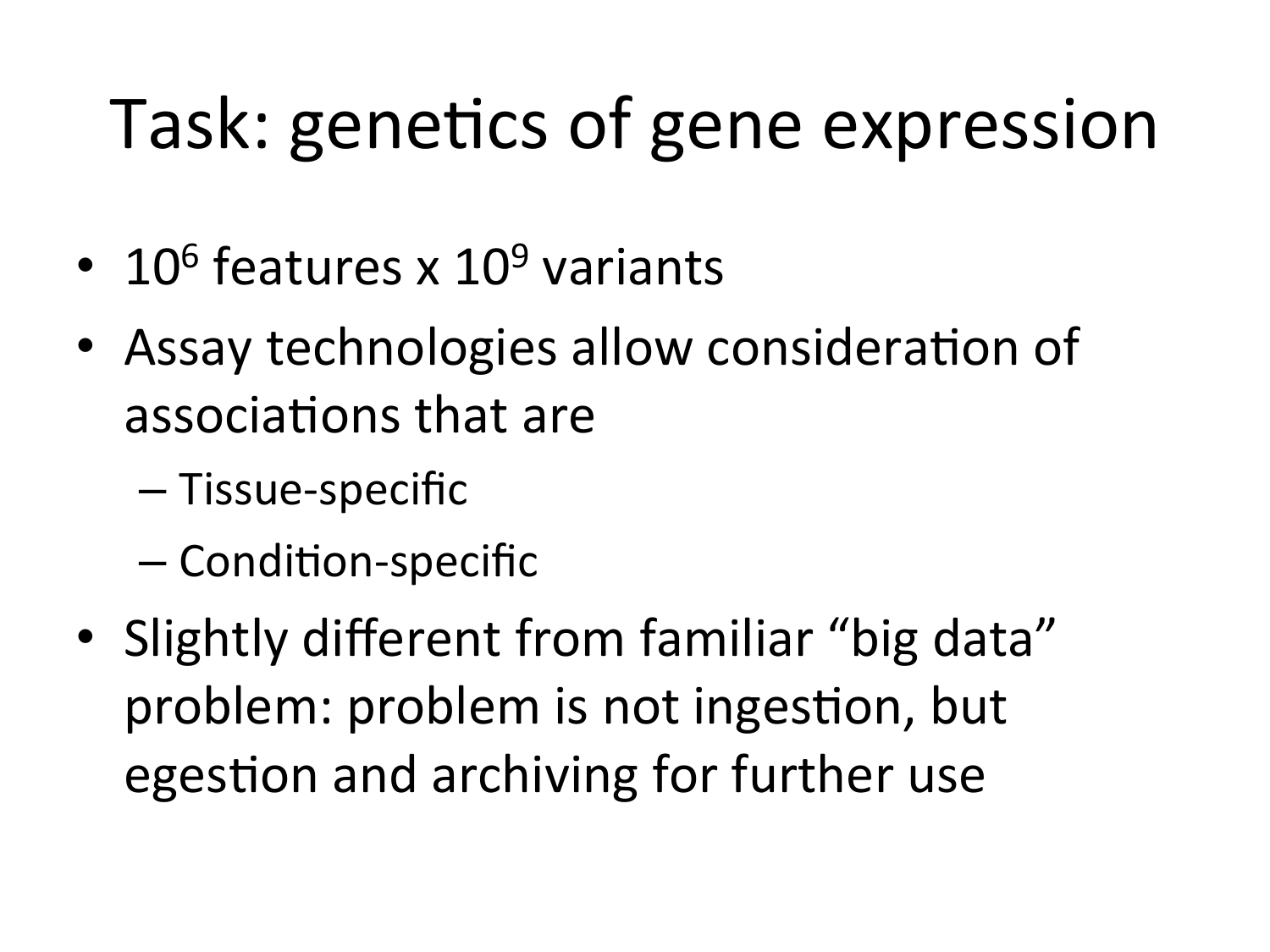### Interactive statistical analysis very relevant

- QC, sanity checks
- Model criticism and elaboration
- Want good performance at
	- Storage/access to/modeling of voluminous assay data
	- Retrieval/updating of specific results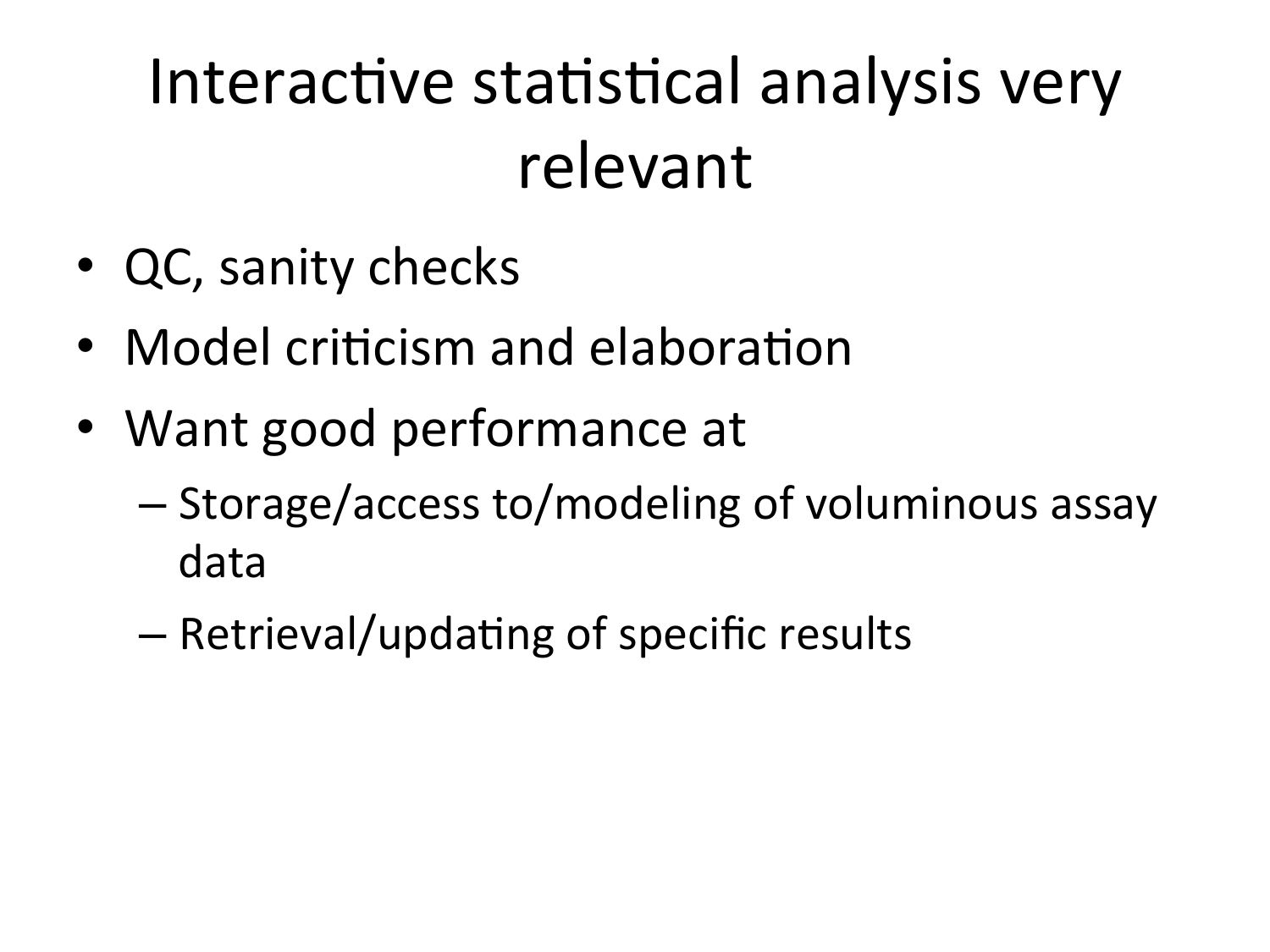### Data on IMPUTED genetic variants ('reals' in [0,2]) can be compressed: David Clayton



snpStats: also includes implementation of glm that uses this representation.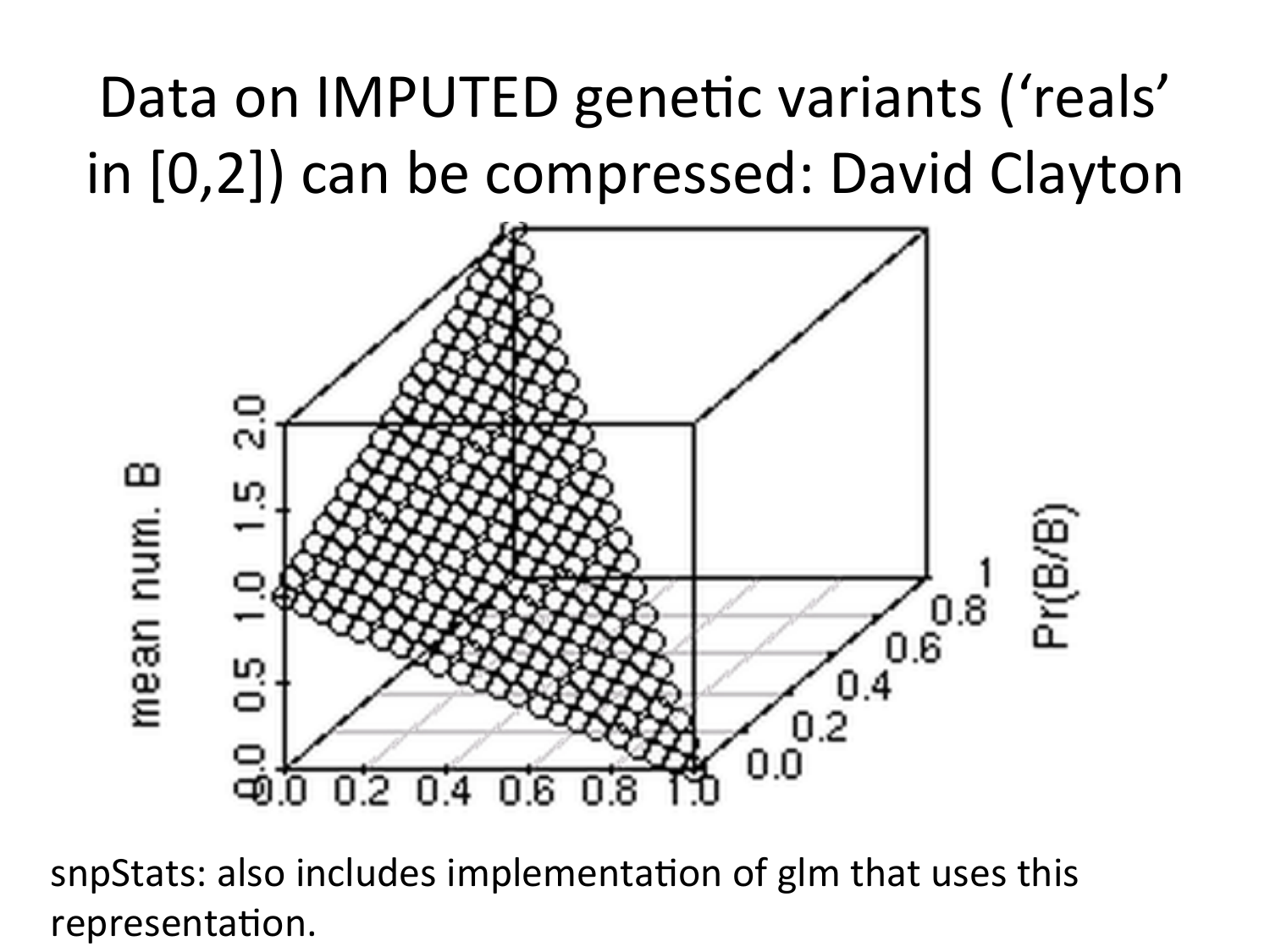#### Segments of genome x transcriptome are tested and results are stored to ff as scaled short ints

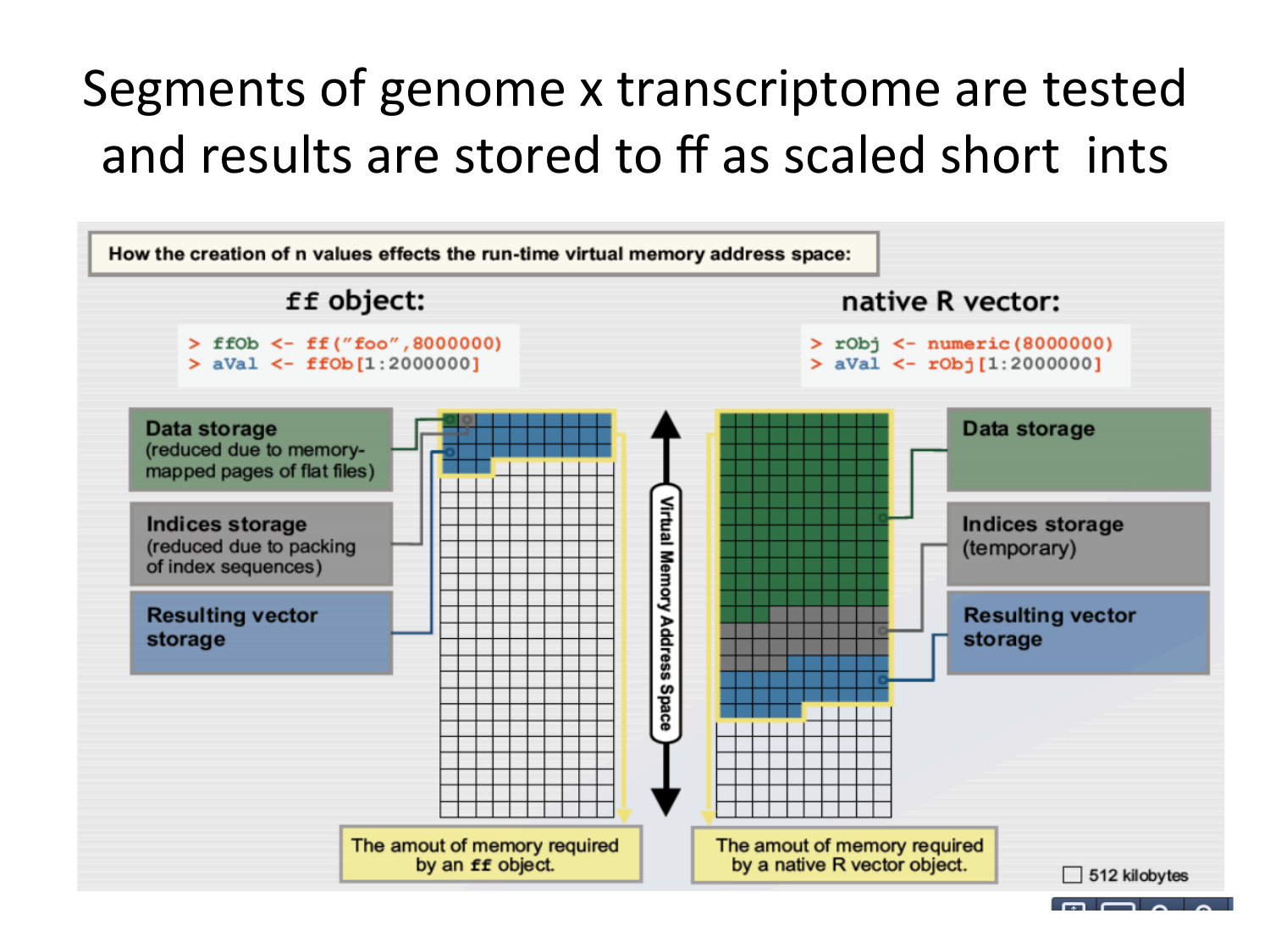### Deployment on generic cluster of multicore machines

library(BatchJobs)

csplreg6 =

makeRegistry(id="mar3", seed=123, file.dir="mar3f")

batchMap(csplreg6, doCisChunk,

1:length(configList) )

ids = getJobIds(csplreg6)

submitJobs(csplreg6, ids)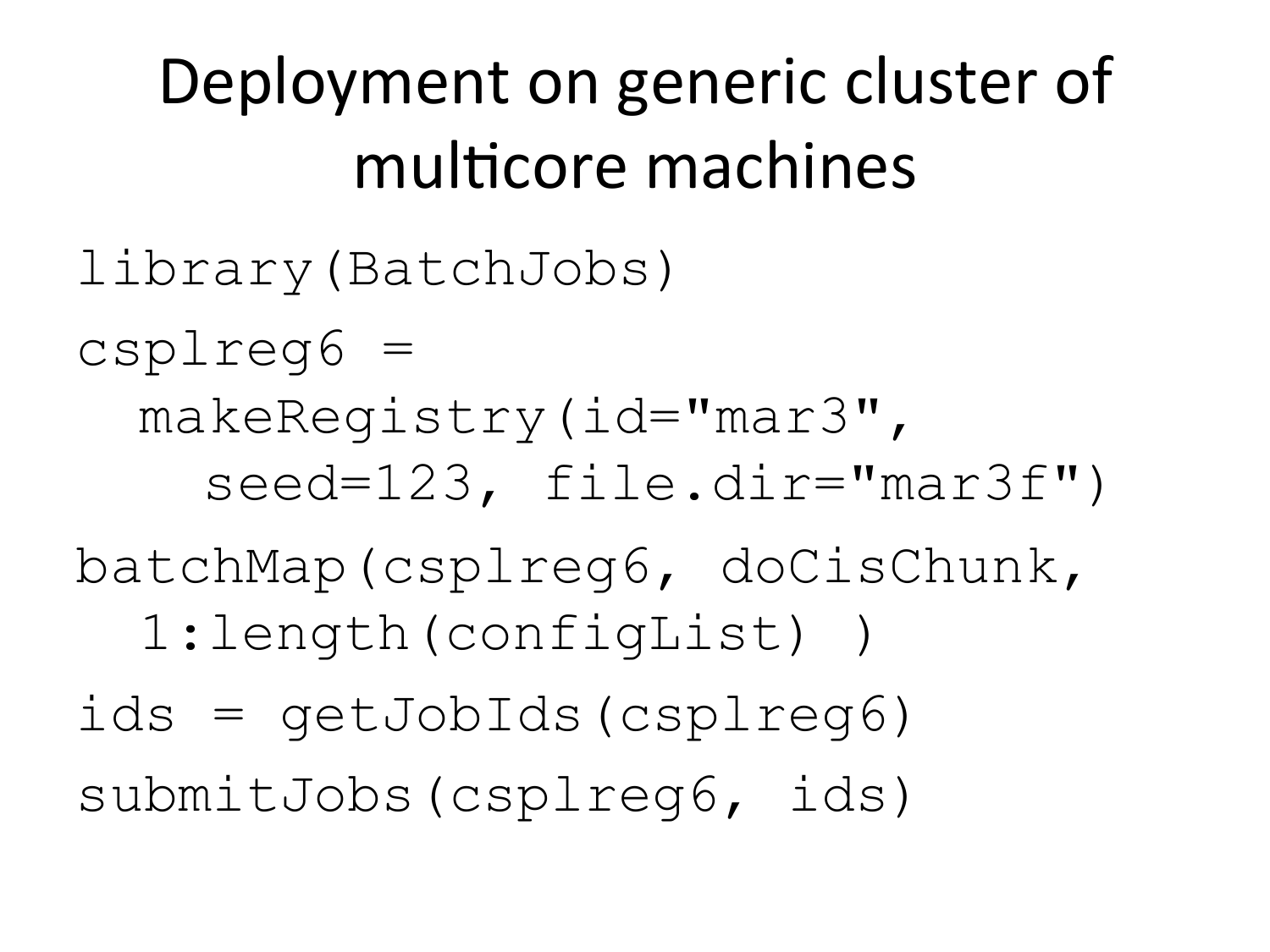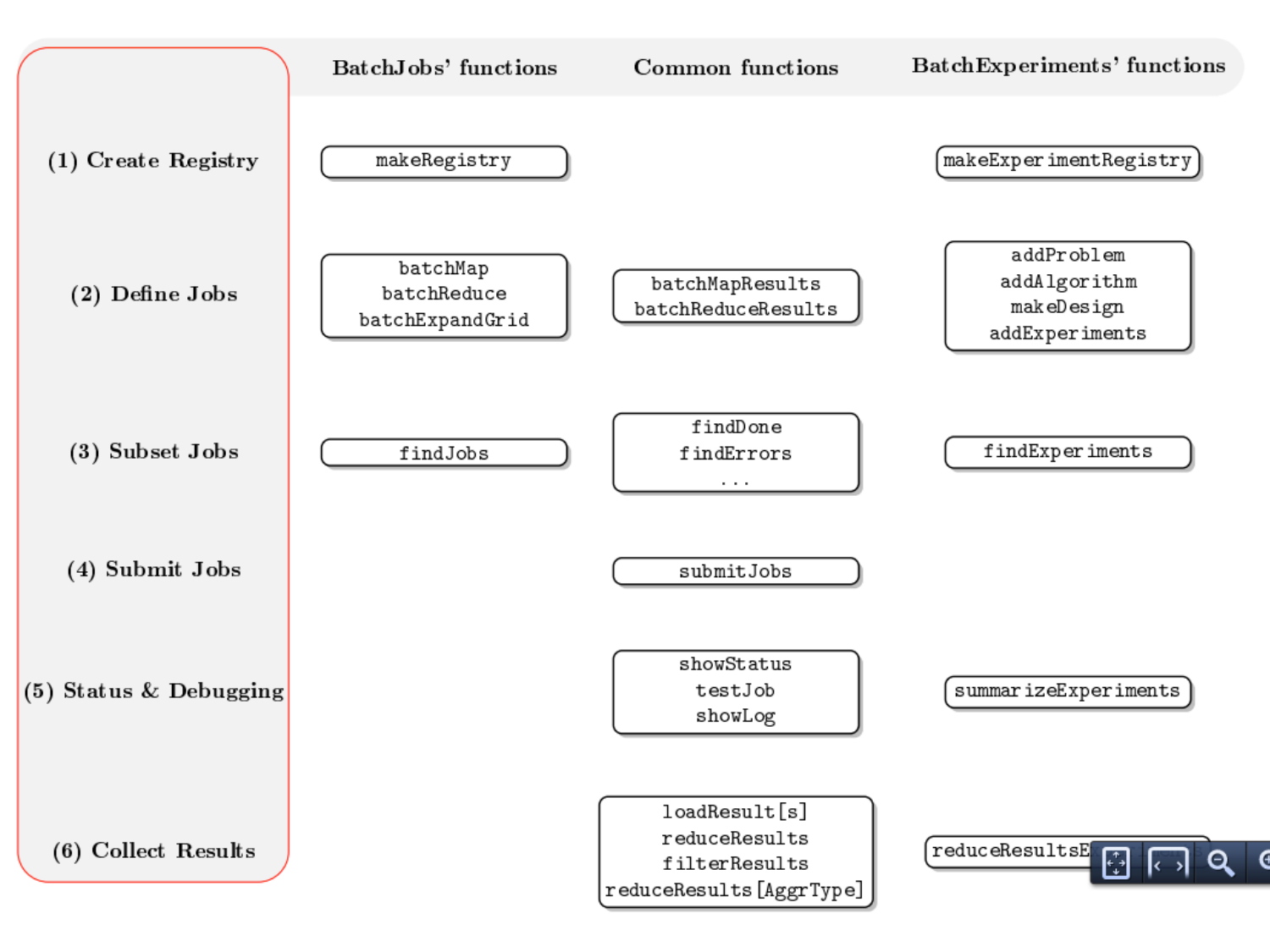Estimation of SNP tendency to be associated with trait variation: bigglms on data.table of 2-20 million records - ROC AUCs, apply over a list of formulas

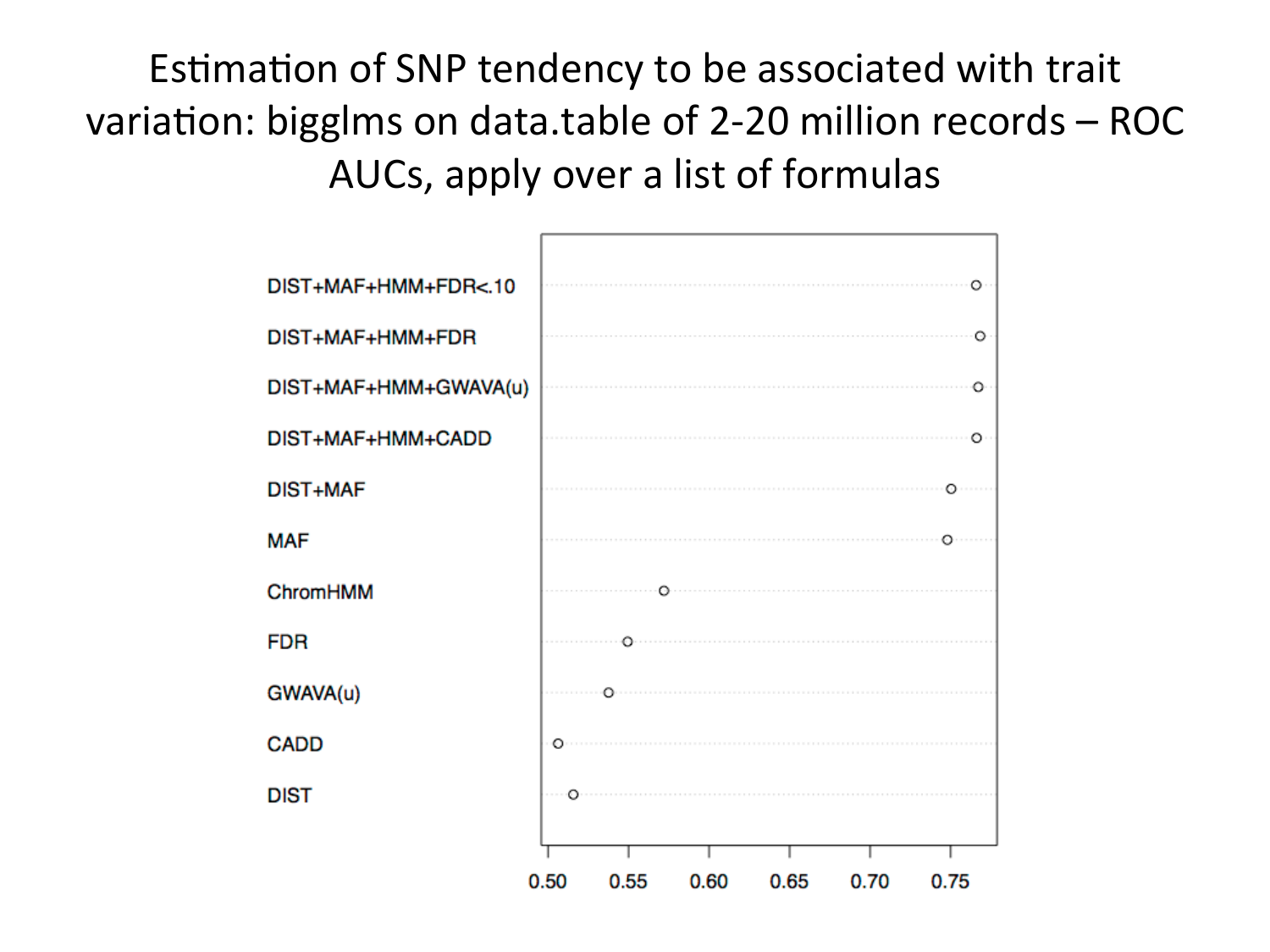# Upshots

- Aims: achieve feasibility, limit use of resources, facilitate model comparison
- Data acquisition, statistical aggregates, results archiving "transparently" chunked and performed asynchronously
- Constraints: didn't want/need standard data representations (doubles, .Rdata)